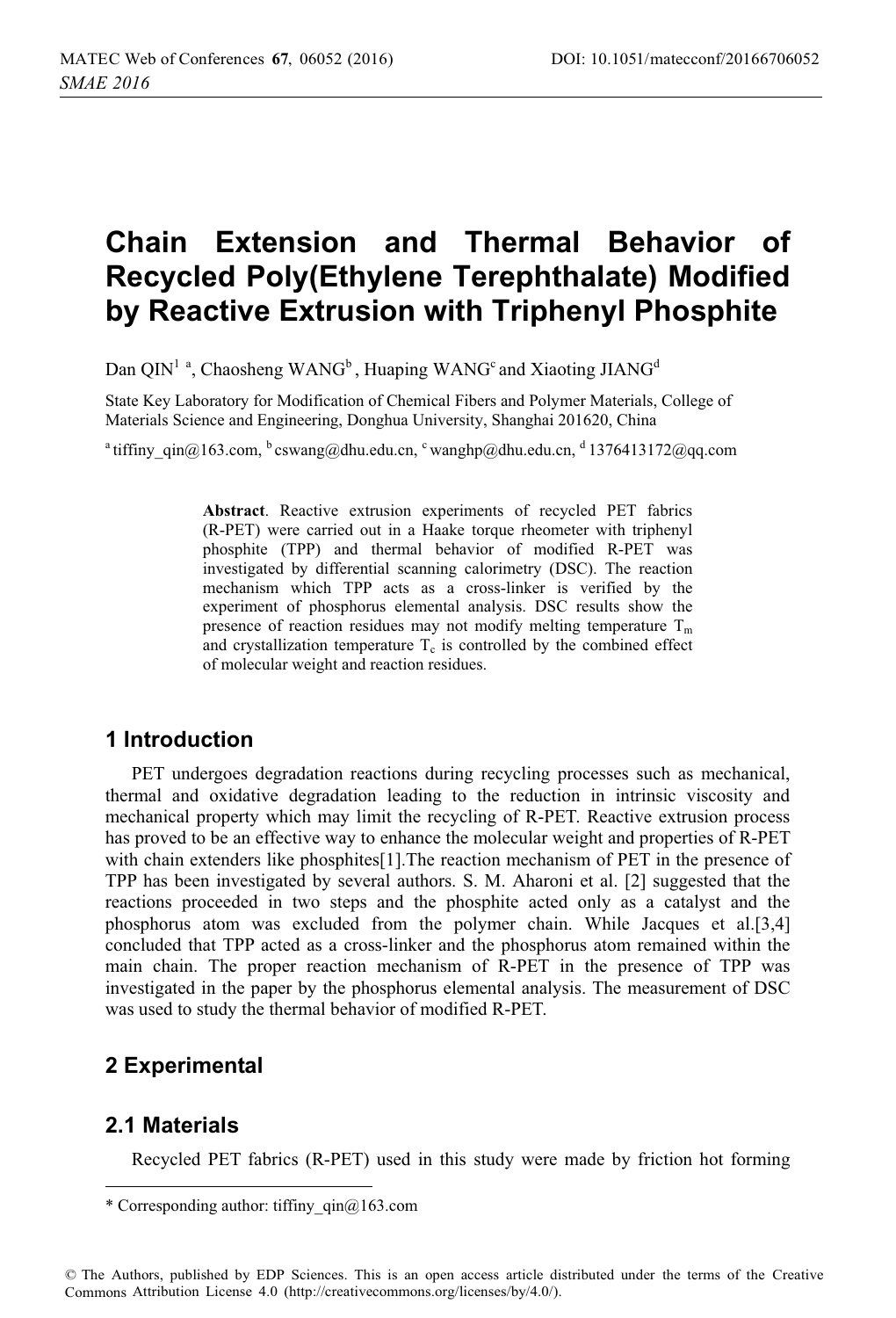technique with the intrinsic viscosity of 0.631dl/g. Triphenyl phosphite (TPP) was purchased from Acros Organics (CAS: 101-02-0).

Reactive Extrusion

R-PET was dried at 120°C for 24 h to avoid hydrolysis before processing. Reactive extrusion experiments were carried out in a Haake torque rheometer. The effect of TPP concentration on the modification was investigated by setting the chamber temperature at 260°C with a constant rotor speed of 40rpm and by varying the amount of additive from 0% to 7 wt%. Impurities of purified samples were extracted with acetone in a soxhlet for 48 h. Phosphorus Elemental Analysis

The tests were performed using a highly efficient ICPAES (Prodigy, LEEMAN Company) to measure the phosphorus content in samples.

Differential Scanning Calorimetry (DSC)

Differential scanning calorimetry measurements were conducted by a TA Q20 thermal analyzer system under  $N_2$  atmosphere. The samples were heated from 30 to 300 $^{\circ}$ C at the rate of  $10^{\circ}$ C /min and kept for 5 min to eliminate thermal history and then cooled to  $30^{\circ}$ C at 10°C /min. A second heating was performed with the same heating protocol. During the process, crystallization temperature  $(T_c)$  and melting temperature  $(T_m)$ were recorded.

#### **3 Results and Discussion**

#### **3.1 The Way of TPP Addition**

Two groups of experiments were carried out in order to explore the optimized way to add TPP using 4%wt TPP as an example: adding TPP at 0min (previously reacted with R-PET before feeding) and adding after 5 min of mixing. The choice of the time for TPP addition was in order to obtain an homogeneous melt [3].The value of torque is an indirect measurement to evaluate the chain extension. From Fig.1 we can observe the torque value of adding TPP at 0 min is lower than adding TPP at 5 min clearly, indicating that a lower molecular weight sample is obtained. There exists a competition between chain extension and thermal degradation. In case of the sample of adding TPP at  $5$  min, a sharp increase in torque is observed after adding TPP indicated by arrows. After reaching a maximum at the time between 5 to 10 min, the torque starts to decrease. It is possible that the chain extension reactions may be overlapped by the thermal degradation. Compared with adding TPP at 5 min, there is only a slow increase in torque value in the enlarged view of the sample previously processed with TPP. The intrinsic viscosity of samples is listed in Table 1, as expected, adding TPP at 5 min is a better way.



Fig.1 Torque versus mixing time for R-PET with 4wt%TPP(TPP was added at 5 min indicated by arrows)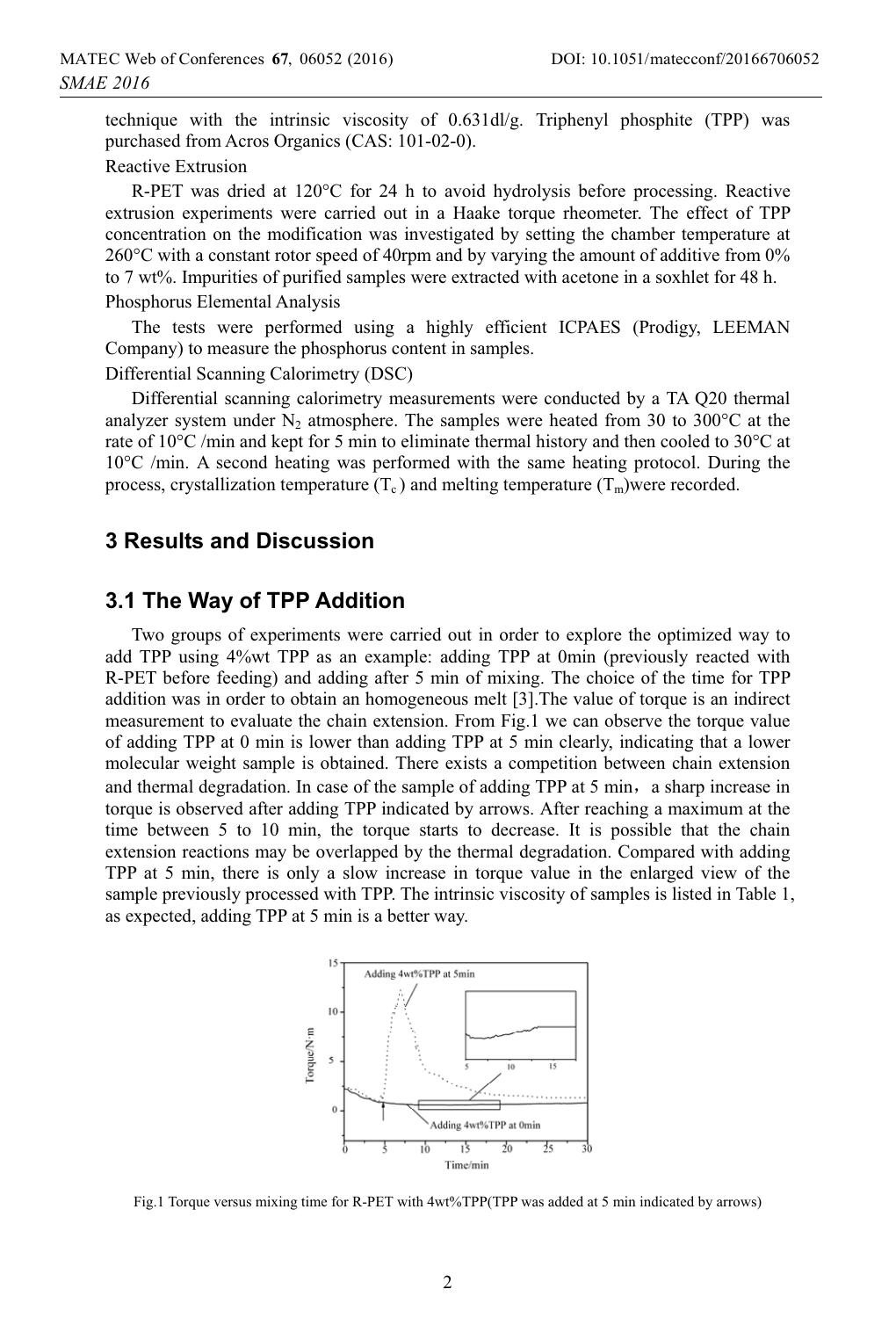| Table 1 Intrinsic Viscosity Of Samples |               |
|----------------------------------------|---------------|
| Ways of adding 4% wt TPP               | $\eta$ [dl/g] |
| Adding TPP at 0 min                    | 0.857         |
| Adding TPP at 5 min                    | 1.077         |

#### **3.2 Phosphorus Elemental Analysis**

Fig.2 presents the relationship between phosphorus content and mixing time during processing. The phosphorus content of purified samples increases with the mixing time which is in accord with Jacques's research results[3], indicating that the phosphorus is chemically bonded to the polymer chain. Chain extension reaction should be proceeded in the way shown in Fig.3 and Fig.4 [3,4]. As seen in Fig.3, the reactions between available hydroxyl group and phosphite could lead to triphosphite substitutions and chain extension. The proposed mechanisms between carboxyl chain ends and phosphite are given in Fig.4.



Fig.2 Phosphorus content versus time for R-PET with 5%wt TPP after purification

#### **3.3 Effect of TPP Concentration on Intrinsic Viscosity**

The effect of TPP concentration on intrinsic viscosity of modified R-PET is shown in Fig.5, it is clear that intrinsic viscosity increases with the increment of TPP concentration at first, then it starts to decrease after reaching a maximum in the samples of 4%wt TPP. The increase is an indication that chain extension reaction is taking place during reactive processing. The probable reason accounting for the decrease in intrinsic viscosity of the curve could be the chemical degradation caused by the side reactions resulting in polymer chain scission given in Fig.6 [3,4]. In the following sections of the paper, samples in the presence of 3wt%, 4wt% and 5wt% TPP were used to investigate the thermal behavior of modified R-PET and T30, T40, T50 represent the corresponding samples for simplicity respectively.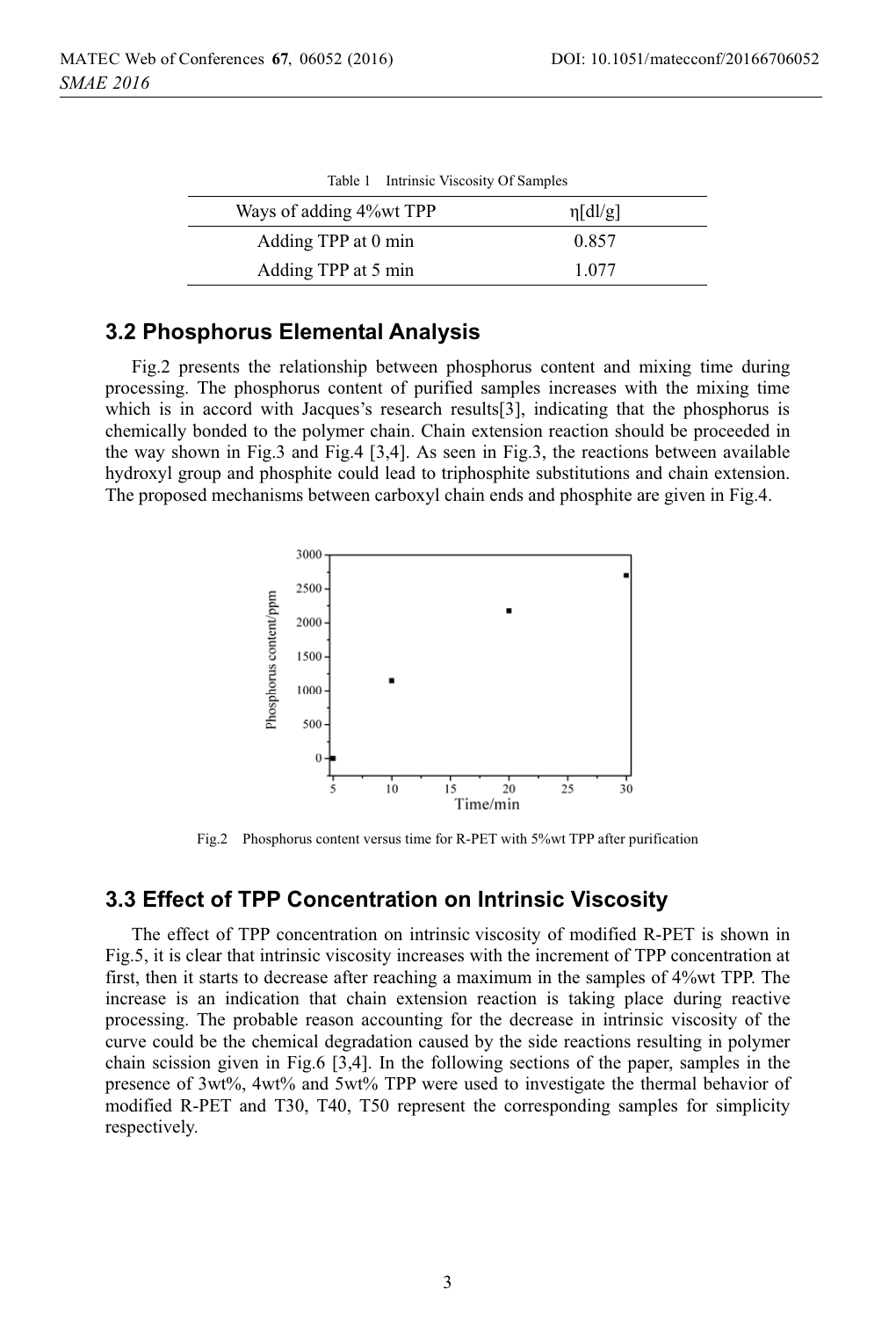#### MATEC Web of Conferences 67, 06052 (2016) *SMAE 2016*



Fig.3 Reaction mechanism between available hydroxyl group and phosphite



Fig.4 Reaction mechanism between carboxyl chain end and phosphite  $(R_1, R_2$  = phenyl group or polymer chain)



Fig.5 Effect of TPP concentration on the intrinsic viscosity of modified R-PET



Fig.6 Side reactions resulting in polymer chain scission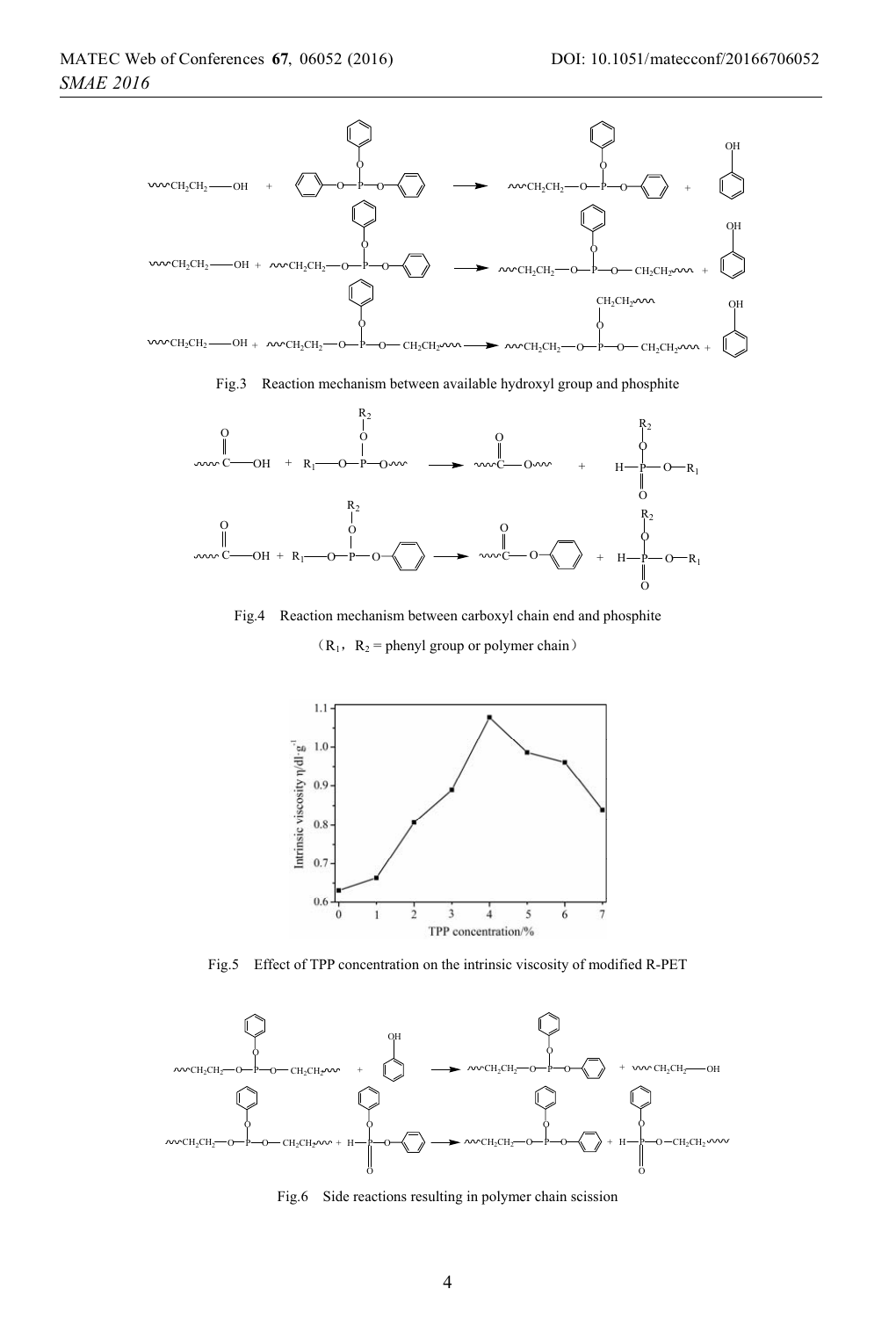### **3.4Thermal Behavior**

In this work, samples were divided into two groups: one group were extracted with acetone in a soxhlet for 48 h to remove residues(purified samples) and the others with no treatment(unpurified samples). Temperatures of crystallization  $T_c$  and melting  $T_m$  are listed in Table 2. As for the unpurified samples, the increase of molecular weight and less chain flexibility caused by the chain extension reaction could lead to a slightly decrease of  $T_m$ between untreated R-PET and modified R-PET.  $T_c$  value of modified R-PET is increased in presence of TPP compared with R-PET. Dias et al.[5] claimed that reaction residues acted as the plasticizer in the unpurified samples to promote an easier crystallization. At the same time, samples with higher molecular weight could lead to the reduction of  $T_c$ . The relationship between the two effects seemed to be a competition.

 $T<sub>m</sub>$  value of purified and unpurified samples shares the similar variation tendency for different amounts of TPP. This fact indicates that the presence of reaction residues may not change the crystal perfection which is in accord with Dias's results[5].As mentioned previously, the crystallization is controlled by a pair of competitive reaction. Therefore only the effect of molecular weight could be observed in the purified samples, as a result,  $T_c$ value of T50 is lower than that of T30 but higher than T40 between modified R-PET.

| Items            |            | R-PET  | T <sub>30</sub> | T40    | <b>T50</b> |  |
|------------------|------------|--------|-----------------|--------|------------|--|
| $T_m[^{\circ}C]$ | Unpurified | 252.14 | 249.73          | 249.02 | 249.11     |  |
|                  | Purified   | 252.14 | 248.63          | 247.76 | 247.78     |  |
| $T_c[^{\circ}C]$ | Unpurified | 197.38 | 198.15          | 198.68 | 201.47     |  |
|                  | Purified   | 197.38 | 194.49          | 192.17 | 194.16     |  |

Table 2 Dsc Data Of R-Pet,T30,T40 And T50

# **4 Conclusions**

The increase in phosphorus content of purified samples with the mixing time indicates that the phosphorus is chemically bonded to the polymer chain, which verifies the reaction mechanism TPP acts as a cross-linker. Thermal behavior of modified R-PET was studied by DSC and the results show that the increase of molecular weight and less chain flexibility caused by the chain extension reaction could lead to a slightly decrease of  $T_m$  and the presence of reaction residues may not change the crystal perfection.  $T_c$  value is controlled by the combined effect of molecular weight and reaction residues and for the purified samples extracted with acetone, only the effect of molecular weight could be observed.

# **5 Acknowledgments**

This work was supported by the Fundamental Research Funds for the Central Universities (No. 2232013D3-17).

## **References**

1. F.N. Cavalcanti, E.T. Teofilo, M.S. Rabello, S.M.L. Silva, Chain extension and degradation during reactive processing of PET in the presence of triphenyl phosphite, Polymer engineering and science. (2007)2155-2163.